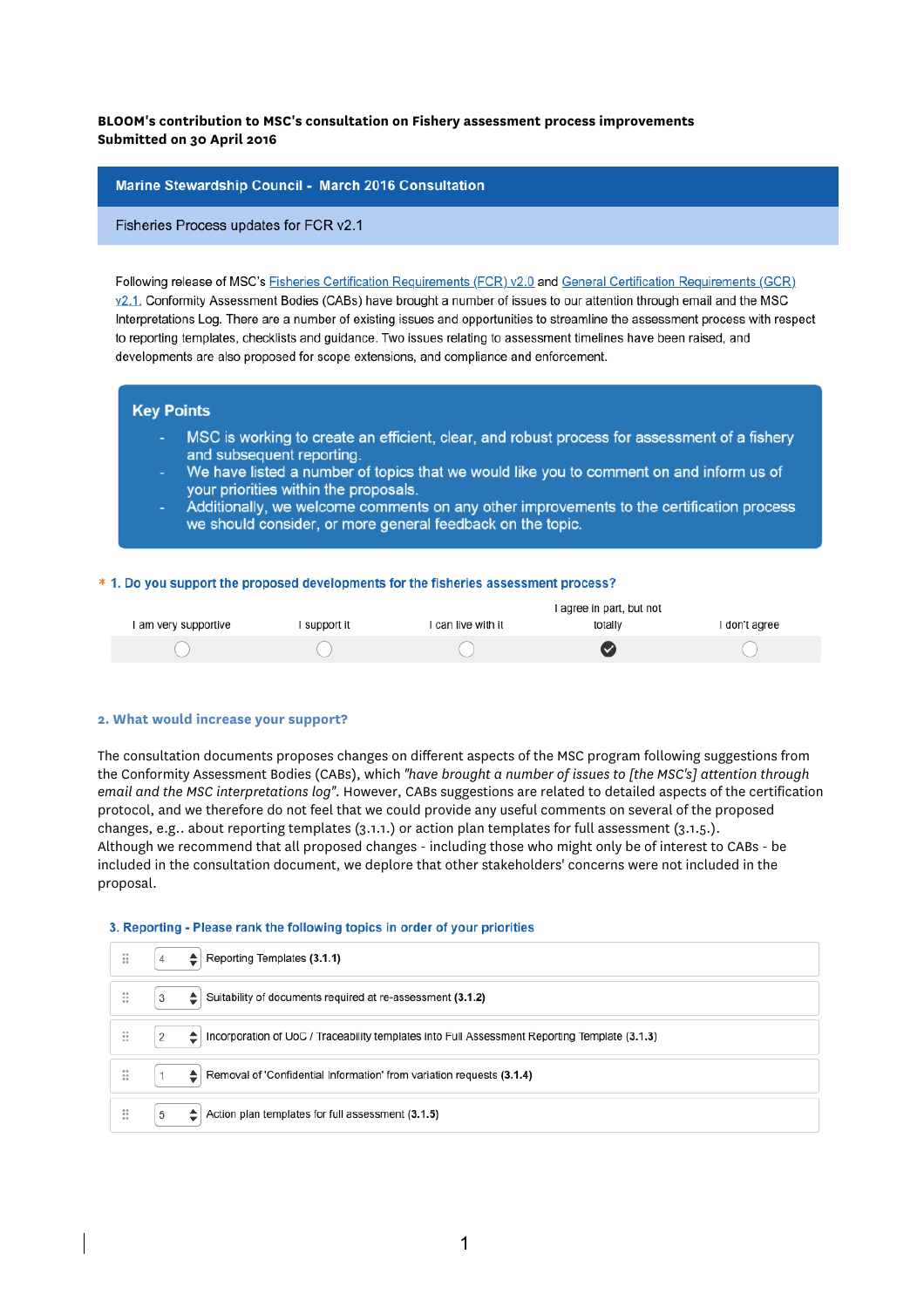4. Please provide any comments on the following topics - do you think the actions would resolve the issues? If not. what actions would address the issues raised?

Reporting Templates (3.1.1) - View Summary

Suitability of documents required at re-assessment (3.1.2) - View Summary Incorporation of UoC/Traceability templates into Full Assessment Reporting Template (3.1.3) - View Summary Removal of 'Confidential Information' from variation requests (3.1.4) - View Summary Action plan templates for full assessment (3.1.5) - View Summary Requirements for CABs to set assessment timelines (3.2.1) - View Summary Timeline between Final Report and Public Certification Report (3.2.2) - View Summary Scope Extension issues (3.3) - View Summary Compliance and Enforcement process (3.4) - View Summary

#### **3.1.3. Incorporation of UoC / Traceability website information into the full assessment reporting template**

Given the high MSC standards for transparency, we are surprised that annual catch data for MSC-certified fisheries are not readily accessible on the MSC's website. The only catch data that we could find were those published in individual fisheries factsheets, but these only relate to pre-certification years (except when a fishery was re-certified). Transparency is not only about having guidelines and protocol available online, but also about having actual fisheriesrelated data that can be used by external researchers. Therefore, we would be grateful if you could make all catch data publicly available for all MSC-certified fisheries:

- By year (since the first year of certification);

- Broken down by gear and species.

Also, there is no document summarizing the key parameters of all MSC-certified data. Thus, it would be useful for the civil society, researchers, the industry, etc. if an excel file (or similar) with all characteristics of MSC-certified fisheries was available in an exploitable format. External stakeholders would then be able to analyze the scope of the MSC program: what are the predominant gear categories or vessel lengths that are certified, what volumes are certified annually, etc.

### **3.1.4. Confidential information in variation requests**

*"Issue: At present, MSC Fishery Assessment Managers (FAMs) must remove confidential information from variations requests if an additional version with the information removed is not provided. Although variation requests will not automatically be uploaded, we would like to minimize the possibility that confidential information might be published to the MSC website on the updated Track a Fishery pages.*

*Proposed change: We propose to assess the impacts of removing the confidential information section from the variation request form and require any confidential information to be submitted separately to minimise risk"*

We are not certain to understand the implications of the proposed change but it seems to be more supportive of the fishery client's interests rather than the preservation of ecosystems and associated communities that depend on their good environmental status. We appreciate that fishery clients have some confidential information to protect, but a) corporate interests should not undermine the general public's interests; and b) in the case of ecolabeling in particular, it should be acquired that if a fishery wants its practices to be widely recognized as sustainable, transparency should be the default rule.

### **3.2.2. Timeline between final report and Public Comment Report**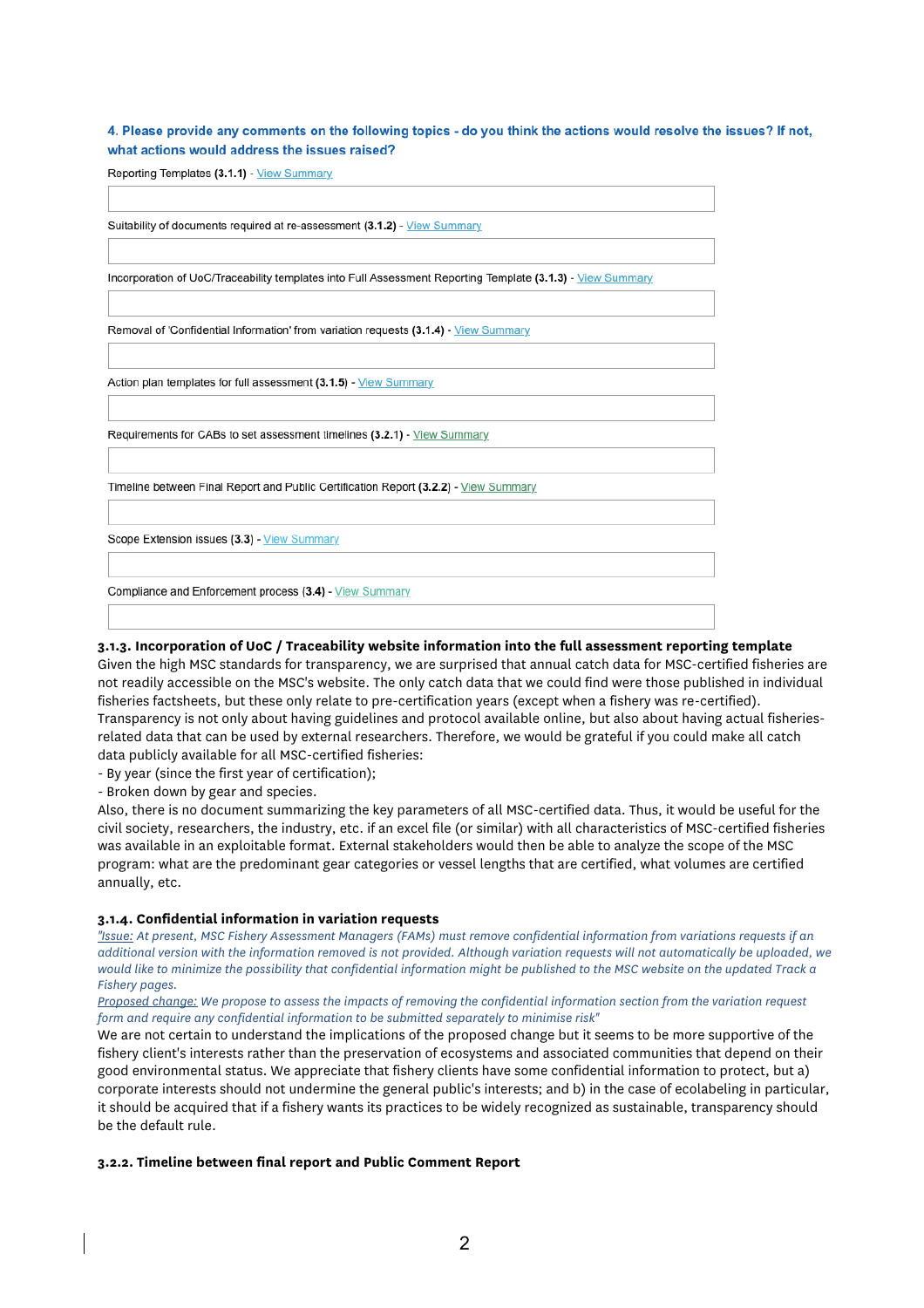Despite high costs and difficult procedures, conservation organizations and other groups have filed and paid for formal objections to MSC fisheries certifications for different reasons: overfished stocks, the use of non-selective fishing methods, or a lack of data. A 2013 study showed that only one objection out of 19 had been upheld such that the fishery was not certified. The MSC process allows for external stakeholders to raise criticism during the objection process, therefore, it should go all the way towards a fair decision-making : the objection process should be free, and assessors should be open to drastic revisions of the Public Comment Report during the laps between the final report and the Public Comment Report.

## Sources:

Froese and Proelss (2012) Evaluation and legal assessment of certified seafood. Marine Policy 36: 1284-1289. Christian, et al. (2013) A review of formal objections to Marine Stewardship Council fisheries certifications. Biological Conservation 161: 10-17.

## **3.4. Compliance and enforcement processes**

*"Issue: In order to score the Compliance and Enforcement Performance Indicator (PI 3.2.3), CABs often rely on the client to provide them with reports on compliance with national/international law. The information passes from the Control & Enforcement (C&E) Agency to the client and then on to the CAB. As a result, privacy-constrained information (such as whether a client has been fined or prosecuted for illegal activities) is not included in these reports and the indirect information flow pathway means that the CAB has no way of knowing whether or not they are receiving the complete information set.*

*Proposed change: Solutions for this issue are likely to be process-based (e.g. revisions to clause 4.3-4.5) but may also include changes to the Standard, that would not be released until FCR v3.0 in 2020. A potential process solution could be to require client participants in MSC assessments to request C&E Agency to provide all records directly to the Conformity Assessment Body (CAB). This would improve the quality of information received by CABs, although sensitivity of information and stakeholder access would have to be considered."*

PI 3.2.3. of the MSC standard mentions "monitoring control and surveillance mechanisms ensure the management measures in the fishery are enforced and complied with". We agree on principle with the proposed change that compliance and enforcement agencies should provide all records directly to the Conformity Assessment Body (CAB). Indeed, we believe that it is not the role of the fishery client to provide information about its own compliance and enforcement of national / international law. Such critical data should be independently investigated by the CAB. This proposed changed could solve what we consider to be a major procedural flaw of the MSC certification system.

### **5. Please suggest any additional Fisheries Process issues for us to investigate**

# **Incentive to certify**

The MSC certification process may be very rigorous and rather transparent, it still has a flaw used by CABs: they have an incentive to certify their clients rather than to refuse certification (sot they can show their positive records). Two examples:

Assessment of the Echebastar purse-seine fishery

During the evaluation "*the CAB had argued that a score of 60 for PI 1.2.2 was justified due to the need to harmonize the results of the assessment with those for the Maldives skipjack pole and line fishery and the Maldives yellowfin pole and line fishery.*" It should not be possible to invoke an argument of harmonization (especially when it means a leveling-up of the scores for a fishery in assessment) in order to justify the certification. Each evaluation should be made independantly.

Source: www.fis.com/fis/worldnews/worldnews.asp?monthyear=&day=24&id=79478&l=e&special=&ndb=1 target=

• Assessment of the Orange roughy fishery

In the PCDR report, the scoring was extremely generous compared to the small substantiation paragraph for each criteria. Such a contradiction shows that CABs are not very severe with their clients.

# **Delay of entry into force of updated standards**

During our participation as stakeholders in the "Scapêche groundnose grenadier, scabbardfish and blue ling bottomtrawl fishery", which entered the MSC assessment in January 2015, we found illogical and inconsistent to be asked to submit comments/feedback on a version of the Default Assessment Tree (1.3), which was already obsolete and had already undergone a lengthy, complex process of criticism. The MSC's website states that "*Version 2.0 of the MSC's Fisheries Certification Requirements [which was published in October 2014] reflects the most up-to-date understanding of fishery science and management. The standard was developed over the past two years and involved a year-long consultation with fishing industry experts, scientists, NGOs and MSC's wide network of partners. It encompasses the expert knowledge of MSC stakeholders from around the world*".

However, a 6-month delay was allowed by the MSC to apply the new version of the fishery standard, and as a result CABs would keep proposing the old version of the standard to their clients, justifying that it would not be fair to